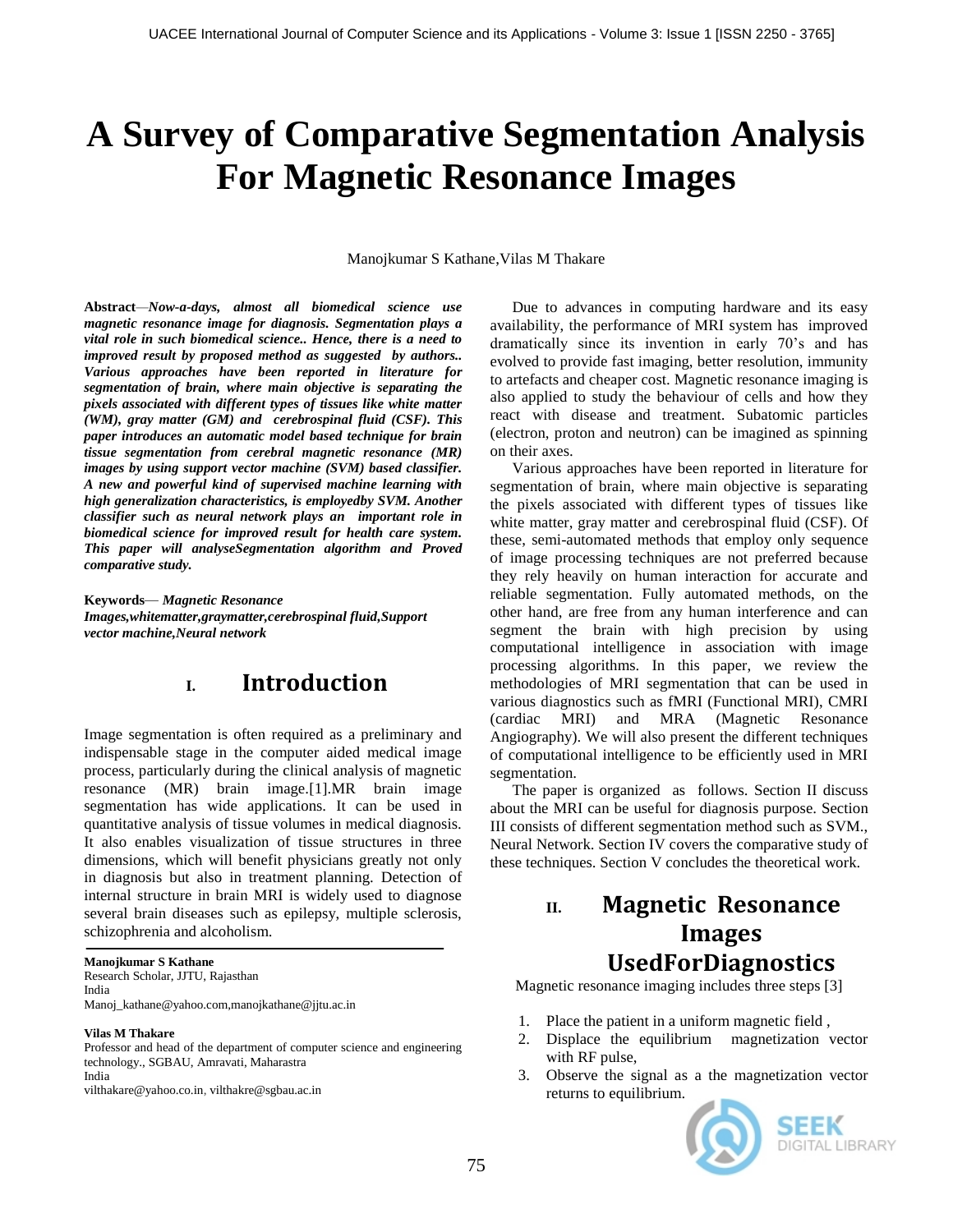The object or patient to be scanned is assumed to be made up of voxels. The signal detected from each voxels represent the intensity level of corresponding pixel in image. Recalling NMR principle, the application of RF pulse to the object placed in magnetic field results in precision of nuclear spin of voxel(s) whose Larmor frequency matches with frequency of RF pulse .Thus , two main controlled tasks are needed to be done in MRI.[1]

- 1. Assigning unique Larmor frequency to each voxel of object by varying magnetic field( field gradient). For one dimension image ,only one gradient is required. Similarly for 2D and 3D imaging , two and three field gradients are necessary.[10]
- 2. Applying RF pulse of one of the assigned frequency to voxel would give the signal from that voxel which can be detected by RF coil and hence , the information about the voxel can be obtained for by after processing the signal.

### *A. Diagnosis System*

General objectives of diagnosis system using MRI image processing can be:

- localizing the objects of interest, i.e. different organs
- taking the measurements of the extracted objects, e.g. tumor"s in the Image
- interpreting the objects for diagnosis

## *B. Functional MRI(fMRI)*

The processing of fMRI [6]data , obtained in response to BOLD effect in brain actually involves three stages

- 1. Pre-processing –registration- smoothing
	- a. Registering the images
	- b. Correction for subject movement during the experiments
	- c. Smoothing the data to improve the signal to noise ratio(SNR)
- 2. Statistical analysis
	- It detects the pixel in the image which shows a response to the stimulus

3. Activation images display with probability values which give the statistical analysis.

The statistical analysis ofblood oxygen level dependent (BOLD) is a critical part of the brain mapping with functional magnetic resonance imaging . Several statistical methods have been proposed . With the flexibility of fMRI and the range of possible experiments, number of different. statistical processing approaches can be applied to yield strategy applying several methods to the same data may be the best approach for pulling out and

evaluating the full information contents of the fMRI data. Aim of such analysis is to produce an image identifying the region which shows significant signal change in response to the task.

## *C. Cardiac MRI(CMRI)*

The study of biomechanical properties of normal and abnormal heart muscle are fundamentals to investigate the cardiovascular disease and therapeutic interventions on ventricular performance . In order to make abnormal motion of heart as a indicator of heart and lung disease , its normal function should be characterized before abnormal states can be detected . The quantification myocardial strain due to contraction has been a crucial process in clinical assessments. The important issue in measuring local wall motion is the capability to localize the same point within myocardium on two images at separate parts of the cardiac cycle . Two most common techniques used in MRI to measure myocardial motion are myocardial tagging and myocardial velocity mapping. However, tagged cardiac imaging has been well established in clinical research , despite its time consuming post processing procedure. Tagged cardiac imaging permits the visualization of the muscle movements in the beating heart which can be used as diagnostic information regarding the strain patterns in the heart . We have here essential elements used in MR tagging and generation of tagging lines in image SPAMM ( spatial modulation of magnetization) is used to have tagging ,tracking which in the images of different phases in cardiac cycle describes the motion of heart wall. Finally, recent technique used for motion analysisand generation of strain pattern , is discussed here. The earliest developed techniquesfor quantifying myocardial motion was based on a radiopaque fiducial markers. How ever due to limitation in existing methods that they are invasive , the development of new methods was the need of clinical world. The tagged MRI was developed to examine the heart wall motion as a non-invasivetool , by magnetically "tagging " different regions of the heart wall.

# **III. Proposed System**

The system proposed by the authors has the following steps:

 The first is the pre-processing in which non-brain tissue is removed from the data volume. The noise is filtered out with an anisotropic diffusion filtering method which the authors used from earlier work by P. Perona and J. Malik, "Scale-space and edge detection using anisotropic diffusion'.

 In the second step, an initial 2D slice which contains pathological voxels needs to be selected manually from the 3D model.

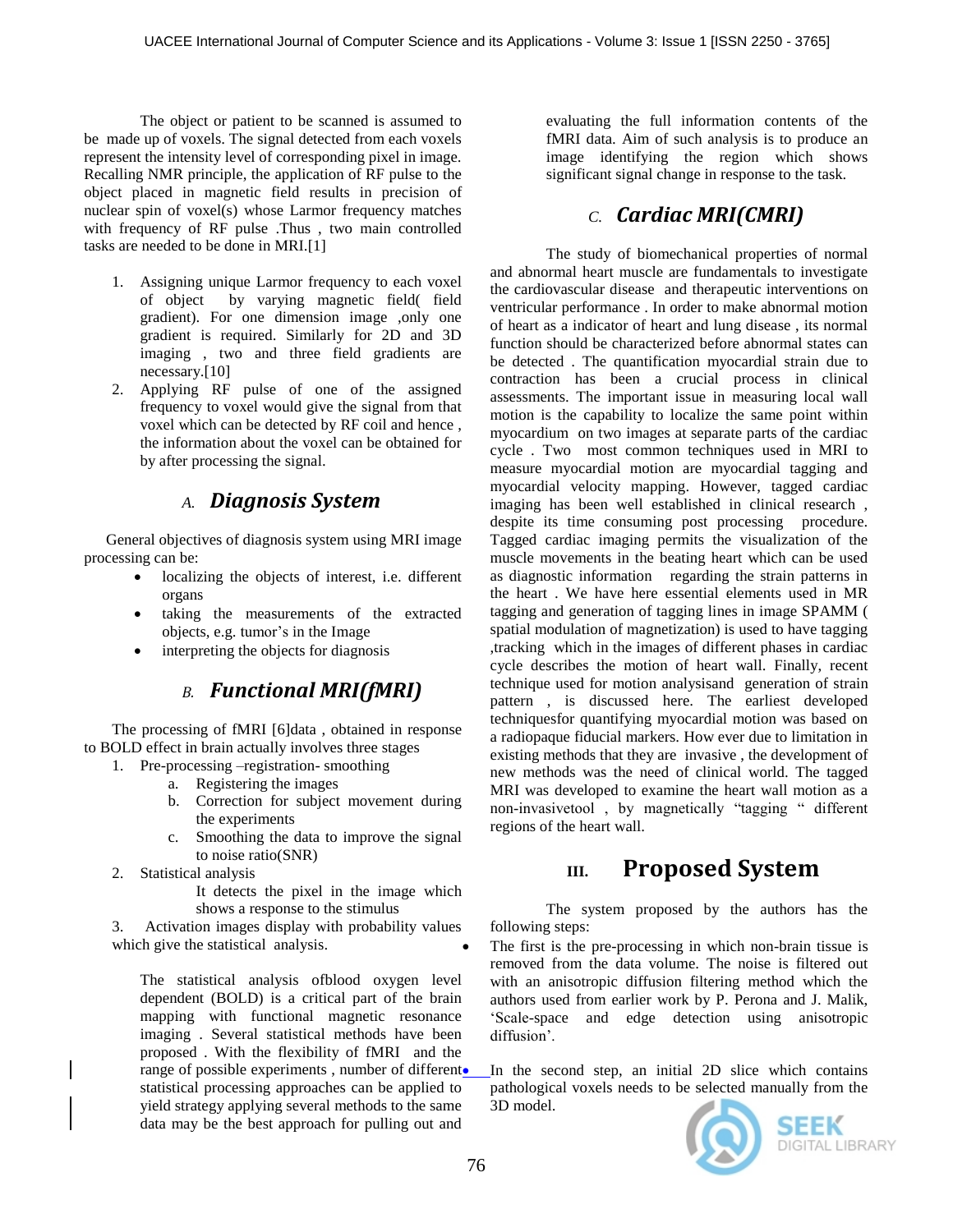- Using the expectation-maximization (EM) algorithm, the image is segmented into white matter (WM), grey matter (GM) and cerebrospinal fluid (CSF).[7]
- In the fourth step, which is to extract the tumor, the authors have proposed to use a deformable model algorithm based on level set technique. The speed term which changes the implicit function depends upon the curvature term for smoothness and data term for evolution. The model shrinks when the boundary encloses parts of the background, and grows when the boundary is inside the tumor region. The speed function constraints the level-set evolution and makes it very stable. This is how the tumor is extracted.
- Once the region-of interest in the current slice is found, in the fifth step, the search to locate volumetric area constituting tumors region is identified by spatial coordinates and voxel intensity. This process is interactive since human intervention is needed to decide when to stop.
- The last step post processing is performed based on mathematical morphology operations.

An attempt has been made to determine the degree of malignancy of brain tumors using artificial intelligence. The process flow of the proposed method is shown inFig.1.1Significantshape-based boundary featuresandtexture features are extracted from region of interestsoftumour and fed to the classifier. In the classification blockinput images are analysed using two simple approaches(shape based and texture based). The ultimate classifier isan adaptive neuro-fuzzy classifier for uncertaintymanagement appears due to the insufficient information ofbrain lesions. In the detection block, tumour blocks areidentified and marked as second opinion of radiologists.[8]







Fig. 1.2 Final fuzzy partition membership function

 In the proposed technique, fuzzy c-means clustering algorithm used for intensity based segmentation of tumors. Total number of fuzzy cluster centres chosen is three as shown in Fig. 1.2 Cluster centre**A**represents the healthy brain tissue. Second cluster **B**  represents false presence of tumor region (due to surrounding inflammations and tissue deformation) and **C** represents actual tumor affected region.

### **IV. Classifier**

#### *A. SVM Technique*

As least square SVM (LSSVM) with radial basis function (RBF) kernel is readily found with excellent generalization performance and low computational cost [12], it is employed to produce the class probabilities. Here, a method is used to map the LS-SVM outputs into posterior probabilities by applying a sigmoid function whose parameters are estimated from the training process. Integrating prior knowledge obtained from atlases into LS-SVM leads to improving the classification accuracy. [9,11]

#### Principal of SVM

Support Vector Machines as a set of supervised learning methods are used for both classification and regression problems based on Statistical Learning Theory (SLT) . SVM is designed in the first place for solving the binary problems. Recently, methods are introduced to generalize to problem into multi-classification problem. The basic idea behind SVM is to construct an optimal separating hyperplane, which tries to maximize the margin (maximum distance to the closest data point) between feature vectors belonging to different classes, and minimize the classification error.



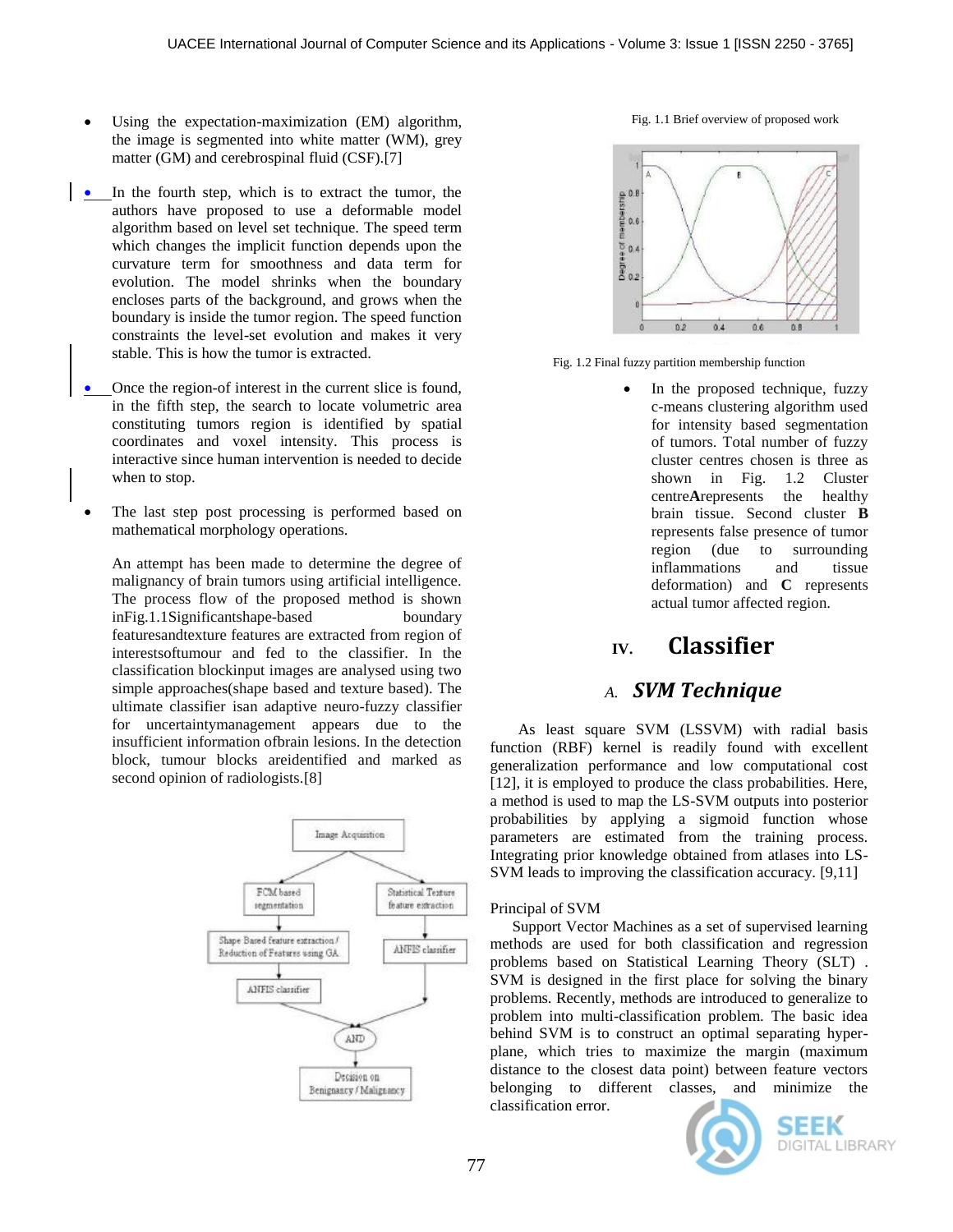The theory of brain segmentation presented in [4] is based on using LS-SVM learning method. In this technique, LS-SVM regression is used for the application of function estimation. Here, we aim to estimate the class probability of each voxel based on using a supervised learning method. The training samples for the learning machine are chosen using a priori information available in atlas.

The entire segmentation process can be summarized in the following steps:

1) Pre-processing: Registration of probabilistic atlases with input data and skull-stripping should be performed before the segmentation process.

2) Sampling and feature extraction: Discretising atlases and then Sampling from each class, location and intensity of voxels can be chosen as the elements of feature vector.

3) Segmentation: Training the LS-SVM learning method, exploiting sigmoid function and updating the probabilistic atlases are the key parts of segmentation process.

4) Return to the first step to start the next iteration.

5) Exit the loop after receiving desirable results and discretising the probabilistic outputs.

Since LS-SVM learning method provide a good generalization over different types of input data and the process is performed iteratively, this method offers an acceptable accuracy of segmentation[2]

#### *B. Neural Network*

A multi-layer perceptron feedforward is trained based on the back error propagation algorithm. To use neural network, the feature vector is applied to the input layer of the network. With known input-output mapping, the weights of each layer are adjusted so that error between output layer and actual known outputs would be reduced. This is called as training phase. With this trained network with optimum set of weights in each layer obtained from supervised training, feature vector extracted from unknown sample is applied and output of classification is inferred from the values of the output layer nodes.[5]

## **V. Conclusion**

The most important goal of segmentation is improved the diagnosis for health care system. If any segmentation method can be completely segments to pixal then it is considered useless. However, at the same time proposed method is comparatively simple to implement and effective in result also. Therefore , even today, there are many medical diagnosis which depend on MRI segmentation. In this paper we have discussed all detail about MRI segmentation and how it is useful for tumor application.

#### *Acknowledgment*

I thanks to Prof.(Mrs.) Sandhya Desai , Principal and management of HSNC board , Mumbai for providing their valuable guidance and time to time support.

#### *References*

[1] Shanjun Zhang; Maeda, J.; , "A rule-based expert system for automatic segmentation of cerebral MRI images," Signal Processing Proceedings, 2000. WCCC-ICSP 2000. 5th International Conference on , vol.3, no., pp.2133-2138 vol.3, 2000

[2] Barra, V.; Boire, J.-Y.; , "Automatic segmentation of subcortical brain structures in MR images using information fusion," Medical Imaging, IEEE Transactions on , vol.20, no.7, pp.549-558, July 2001 [3] Benamrane, N.; Fekir, A.; , "Medical images segmentation by neuro-genetic approach," Information Visualisation, 2005. Proceedings. Ninth International Conference on , vol., no., pp. 981- 986, 6-8 July 2005

- [4] ZHOU Zhenyu, RUAN Zongcai, "Brain Magnetic Resonance Images Segmentation Based on Wavelet Method", Proceedings of the 2005 IEEE Engineering in Medicine and Biology 27th Annual Conference.
- [5] Yingli Zhang, ShengdongNie\*, Zhaoxue Chen, Wen Li "A Novel Segmentation Method of MR Brain Images Based on Genetic Algorithm", 1-4244-1120-3/07/\$25.00 ©2007 IEEE.
- [6] R.B. Buxton ,"Introduction to fMRI", Cambridge Uni. Press
- [7] Yingjie Tang; Lei He; Xun Wang; Wee, W.G.; , "A model based contour searching method," Bio-Informatics and Biomedical Engineering, 2000. Proceedings. IEEE International Symposium on , vol., no., pp.347-354, 2000
- [8] Barra, V.; Boire, J.-Y.; , "Automatic segmentation of subcortical brain structures in MR images using information fusion," Medical Imaging, IEEE Transactions on , vol.20, no.7, pp.549-558, July 2001
- [9] Marroquin, J.L.; Vemuri, B.C.; Botello, S.; Calderon, E.; Fernandez-Bouzas, A.; , "An accurate and efficient Bayesian method for automatic segmentation of brain MRI," Medical Imaging, IEEE Transactions on , vol.21, no.8, pp.934-945, Aug. 2002
- [10] Park; Wanhyun Cho; Soonyoung Park; Junsik Lim; Soohyung Kim; Gueesang Lee, **Lee**, **Lee**, **Lee**, **Lee**, **Lee**, **Lee**, **Lee**, **Lee**, **Lee**, **Lee**, **Lee**, **Lee**, **Lee**, **Lee**, **Lee**, **Lee**, **Lee**, **Lee**, **Lee**, **Lee**, **Lee**, **Lee**, **Lee**, **Lee**, **Lee**, **Lee**, **Lee**, **Lee**, **Lee**, **Lee** "A Generic Framework of Integrating Segmentationand Registration " Ninth IEEE International Conference on Bioinformatics and BioEngineering, 2009. BIBE '09. Page(s): 38- 44
- [11] Williams, T.G.; Vincent, G.; Bowes, M.; Cootes, T.; Balamoody, S.; Hutchinson, C.; Waterton, J.C.; Taylor, C.J., "Automatic segmentation of bones and inter image anatomical correspondence by volumetric statistical modelling of knee MRI", IEEE International Symposium on Biomedical Imaging: From Nano to Macro, 2010. Page(s): 432 – 435
- [12] L. Hu, W. Liu, B. Li, and W. Xing. Robust motion detection using histogram of oriented gradients for illumination variations. In 2nd International Conference on Industrial Mechatronics and Automation (ICIMA), 2010, volume 2, pages 443–447, May 2010



**ManojkumarKathanewas** born in Maharashtra, Indiain 1974. He graduated from Amravati University, Maharashtra, India in 1995. He received M.E (Electrical) degree with the specialization in Microprocessor Applicationsfrom M .S. University of Baroda, Gujarat, India in 1999. Now he is Associate Professor in Department of Electronics and Telecommunicationengineering,Watumall

Institute of Electronic Engineering and Computer Technology, Worli University of Mumbai, India, He is a research scholar of JJTU, Rajasthan, India. He presented and published two<br>DIGITAL LIBRARY